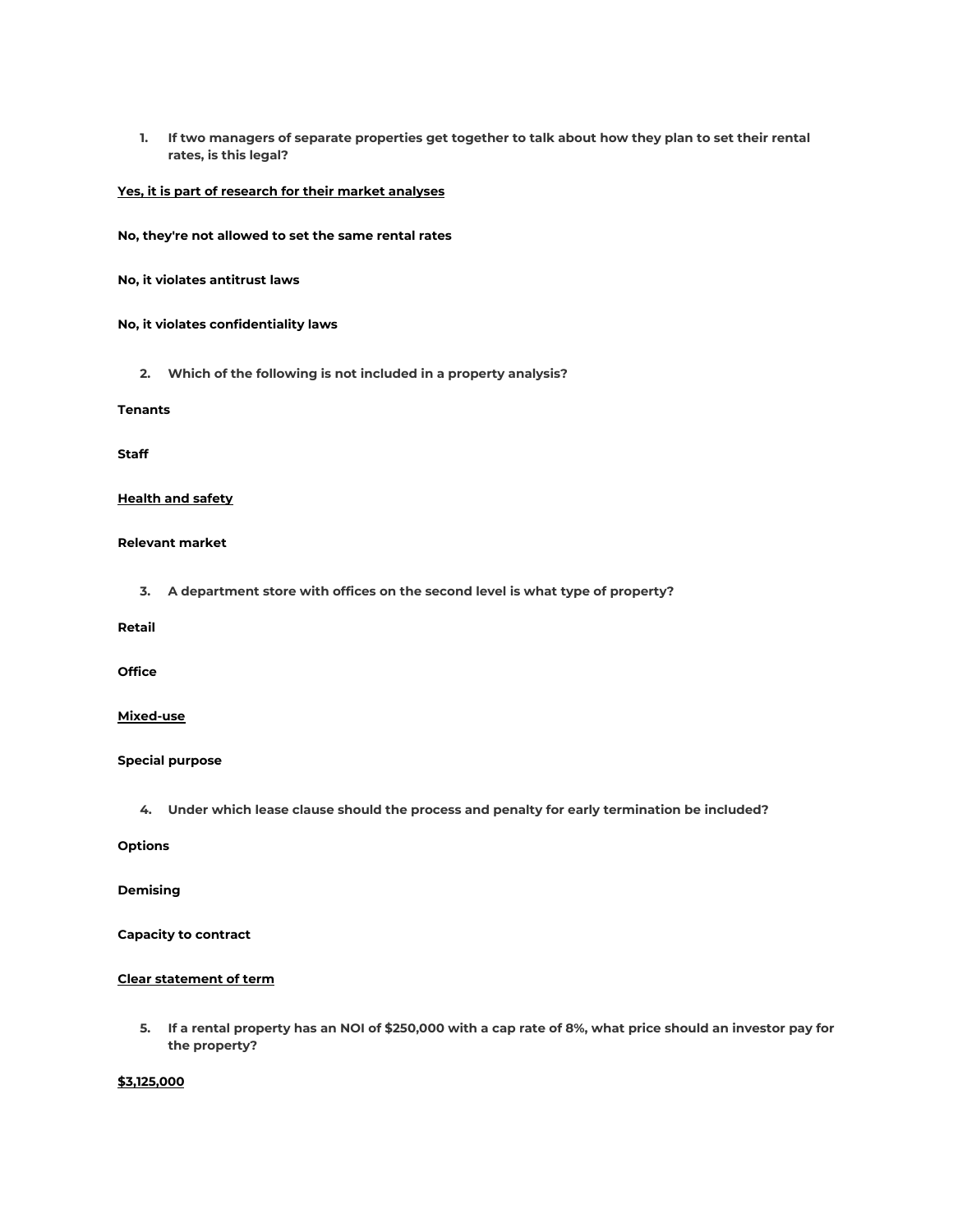## **\$2,000,000**

# **\$275,100**

# **\$1,250,000**

**6. Advertising anti-discrimination laws are geared towards**

# **office properties.**

## **retail properties.**

### **residential properties.**

### **industrial properties.**

**7. The most important record the manager must keep for reporting to the owner is**

## **income and expense records.**

# **tenant and lease records.**

**employee and payroll records.**

#### **property inspection records.**

8. If it is impossible to acquire sufficient information to make an informed decision, what can be the least **risky option to take?**

# **Using gut feelings**

### **Not doing anything**

### **Do something because something is always better than nothing.**

### **Let someone else make the decision.**

9. If an office floor has 8,000 rentable square feet with a rental rate of \$10 per rentable square foot, what **is the rental rate per usable square foot with 7,000 square feet of usable space?**

**\$10.53**

**\$11.11**

**\$11.43**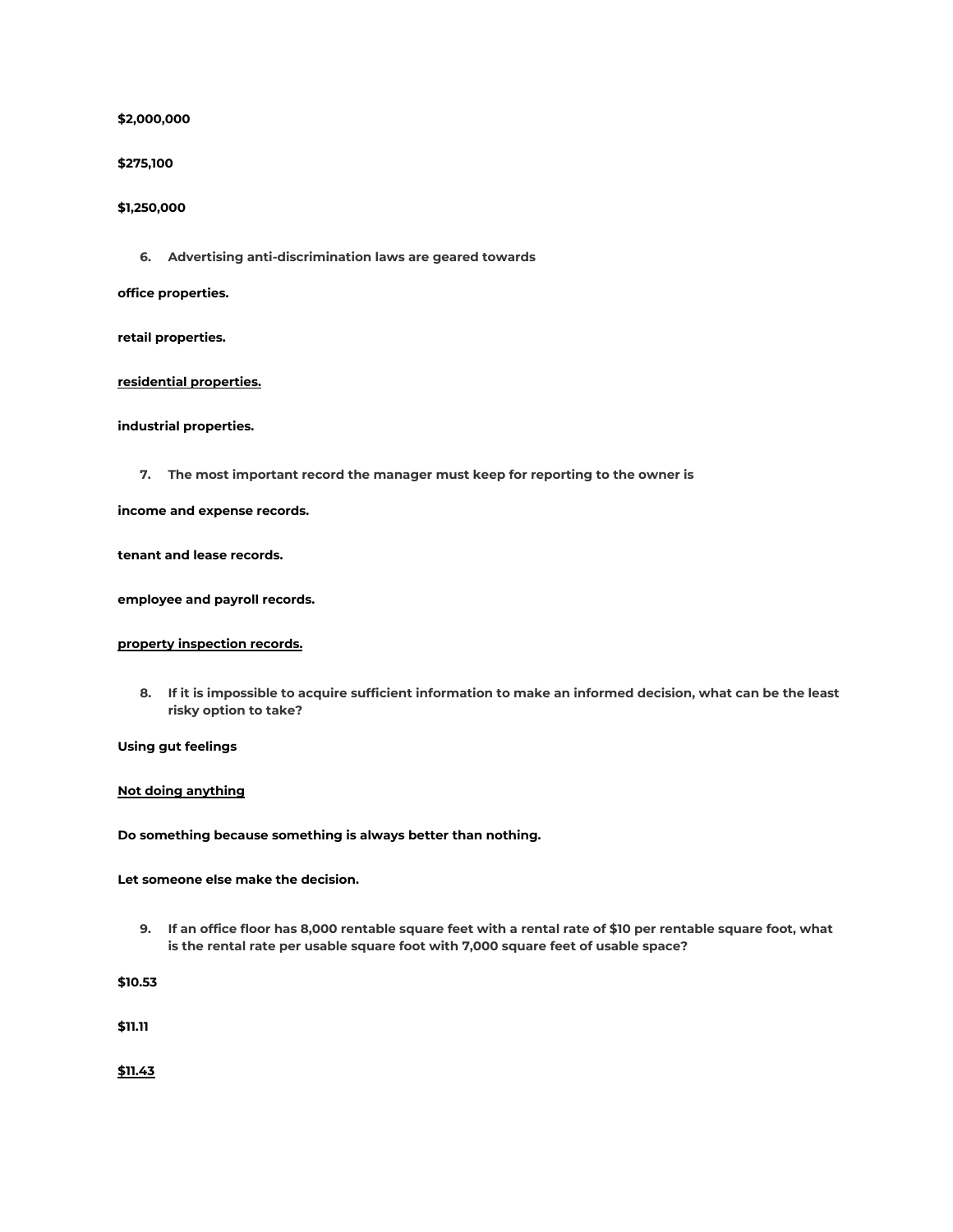## **\$12.04**

10. When tenants must accept the leased property as is when they sign the lease, this is known as **a maintenance clause.**

**a gross lease.**

**caveat emptor.**

## **exculpatory clause.**

**11. What duty does the California Civil Jury Instructions place on business owners?**

**The duty to insure the safety of patrons, guests, and tenants.**

**The duty to exercise unlimited care for the safety of patrons, guests, and tenants.**

**The duty to inspect the premises for dangerous conditions.**

**The duty to protect patrons, guests, and tenants from all wrongful acts by another person.**

**12. Which of the following is not a component of a budget variance report?**

## **Rental income**

#### **Operating expenses**

## **Cash flow**

### **Expense recoveries**

**13. A manager's ability to qualify and select tenants who will stay longer will reduce**

#### **property damage.**

### **vendor expenses.**

#### **vacancy rates.**

# **owner involvement.**

**14. In California, employees must be given \_\_\_\_\_ minute meal breaks immediately after the first \_\_\_\_\_\_ hours of work.**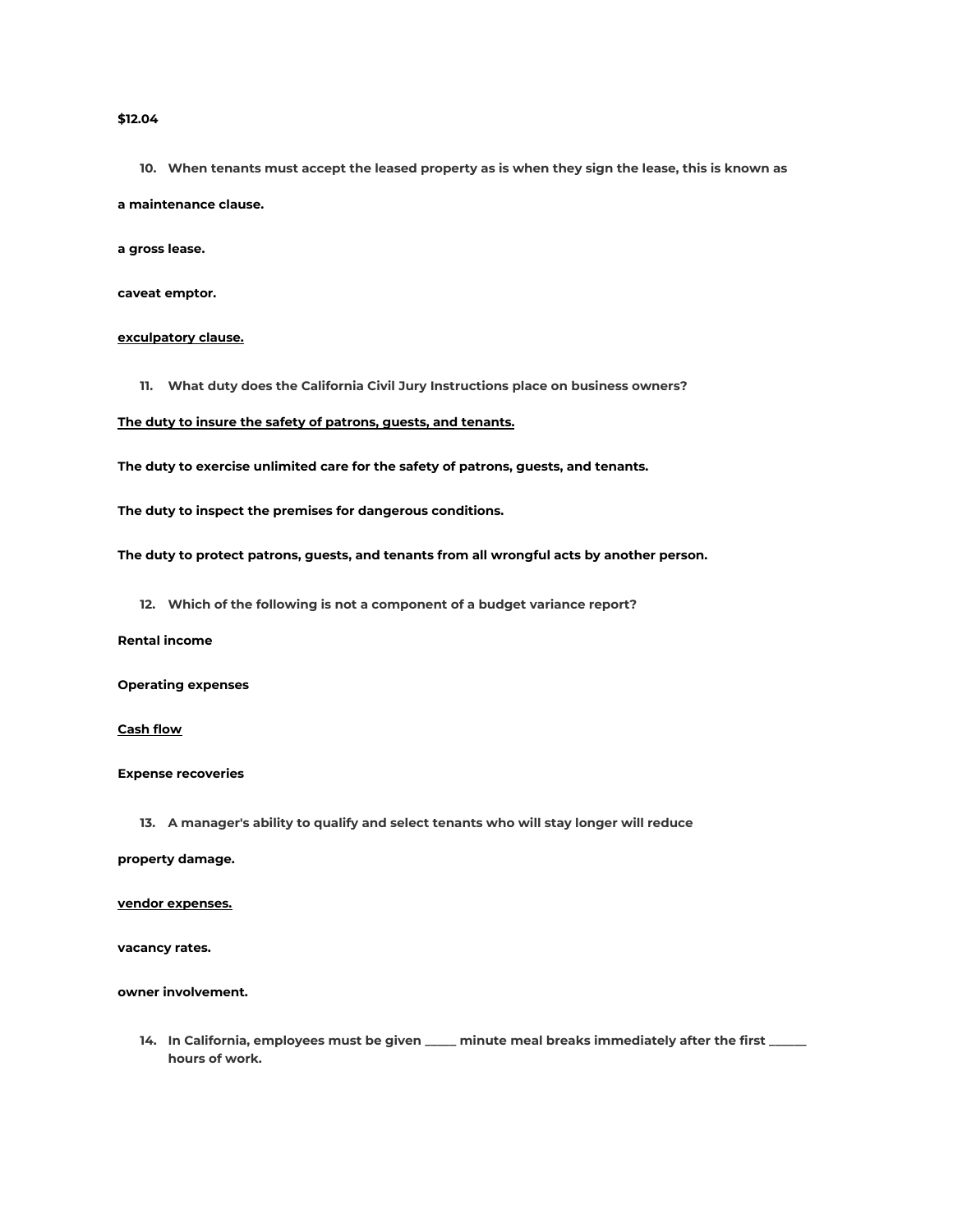**60, 4**

**30, 4**

**30, 5**

**60, 5**

**15. Which type of report includes rental income, expense recoveries, operating expenses, and other revenue?**

# **Balance sheet**

**Rent roll**

**Budget variance**

**Delinquencies**

**16. Which of the following statements is false?**

**A tenant has the sole right to occupy the premises without interference from the landlord.**

The landlord cannot place a shed in the property's driveway in such a way that the tenant cannot enter and **park on the property.**

**The landlord is obligated to maintain the property's condition.**

### **The landlord is not obligated to provide building services.**

17. How many and which reports a property manager must submit to the owner will vary; but at the very **least, the manager should provide which of the following reports?**

**Leasing activity**

**Property inspection**

**Delinquencies**

**Employee payroll**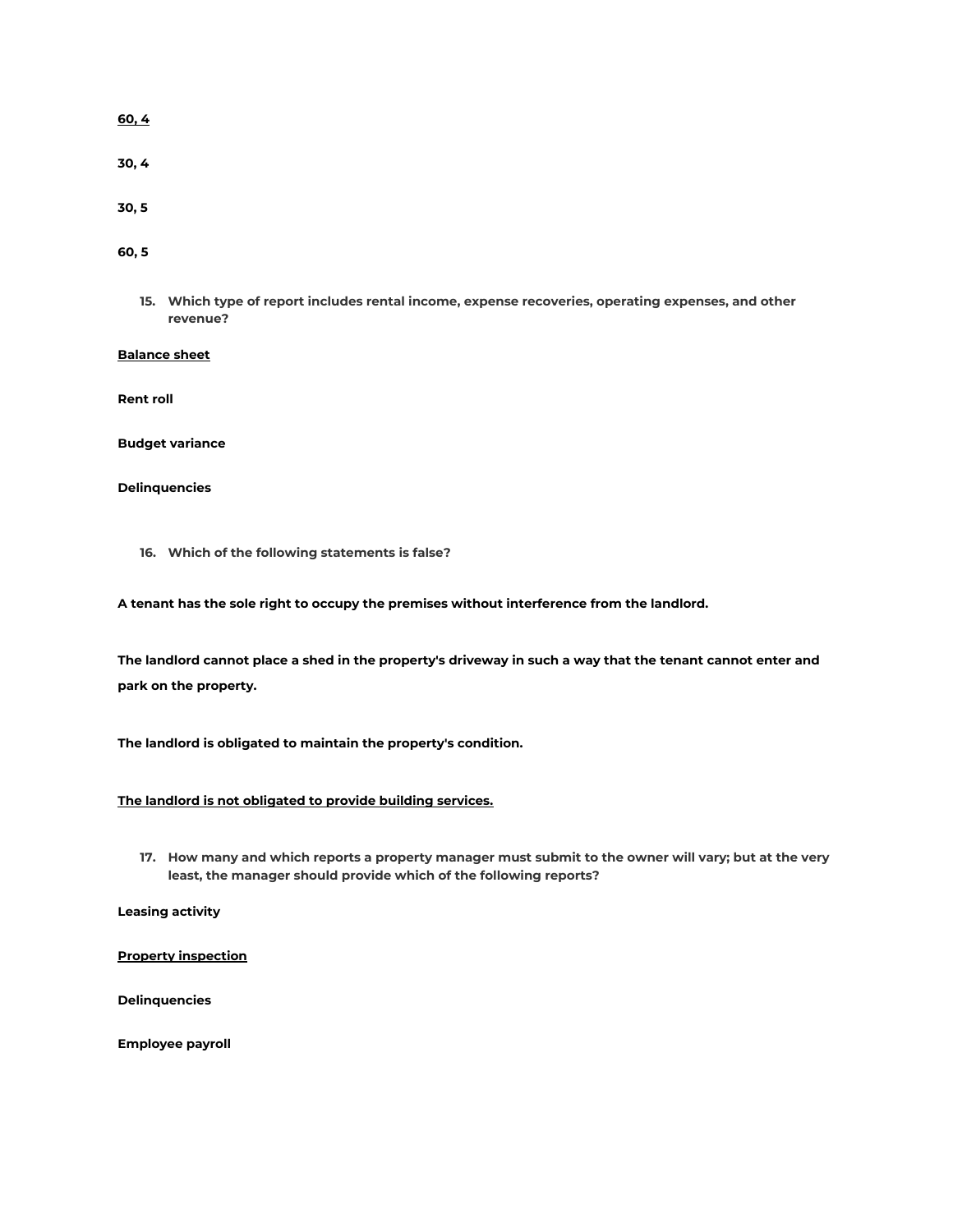**18. A property manager who can be an individual property manager, an individual building manager, or a resident manager and whose job is to find tenants and get leases signed is called**

# **a corporate manager.**

**an asset manager.**

#### **a concierge.**

#### **a leasing agent.**

**19. Which of the following is not typically a retail user economic concern?**

# **Trade area**

**Tenant mix**

#### **Parking**

## **Sales per square foot**

**20. The three types of business interruption endorsements do not include**

**Limited business interruption**

**Extended business interruption**

**Contingent business interruption**

### **Business interruption**

**21. Security needs for retail properties are not necessarily determined by**

**location.**

**business hours.**

**available security technology.**

**size of property.**

**22. What should a manager do when he/she first takes over a property to manage?**

## **Decide if he/she really wants to manage the property**

**Review all existing policies**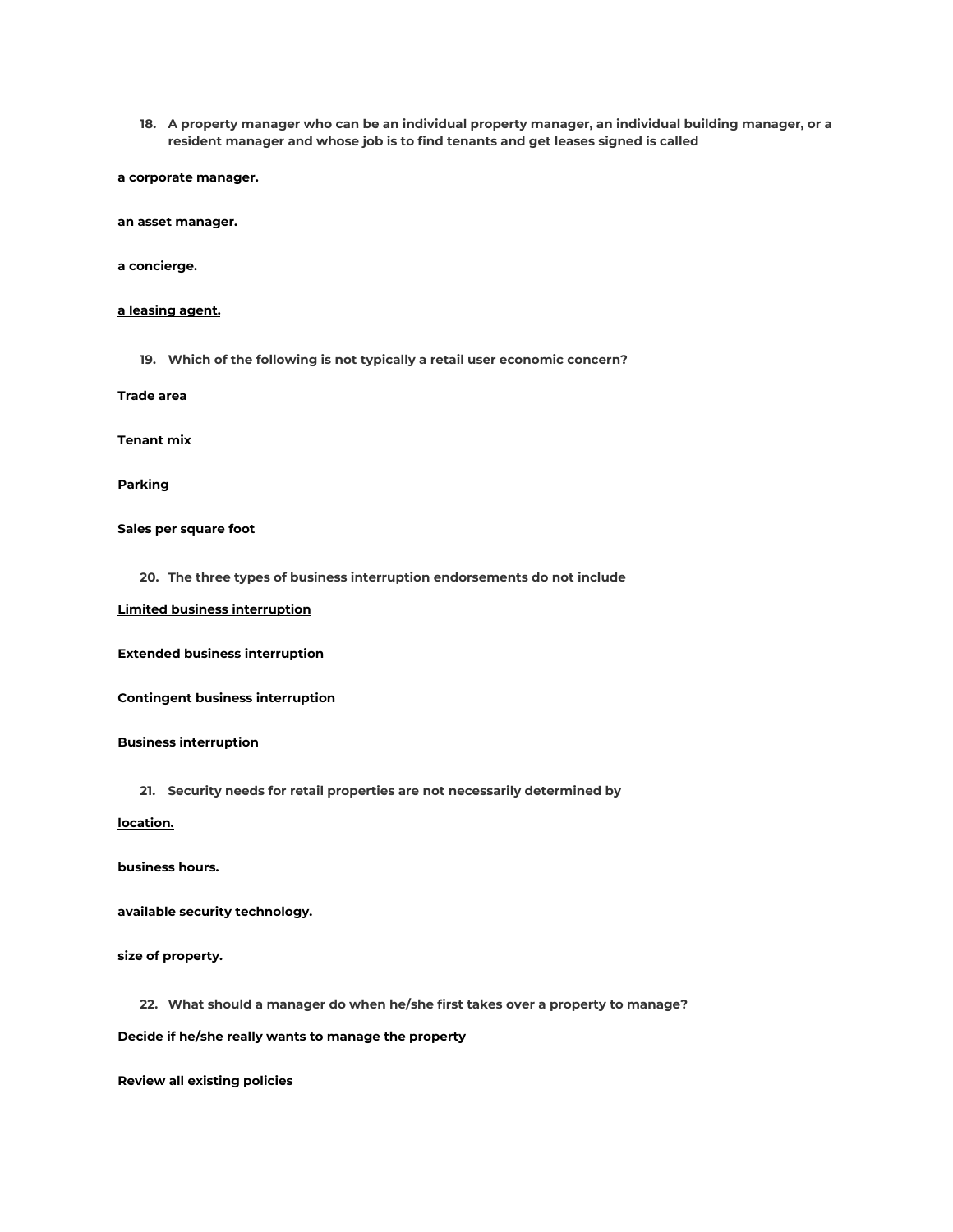### **Go through the accounts payable ledger**

# **Notify the tenants of the new management**

**23. If a tenant's rent is being increased because she contacted the housing authorities about the condition of her rental unit,**

**the landlord should send her a 3-day unlawful detainer notice.**

**the landlord should hurry up and get the unit in good condition before the housing authority visits.**

**the landlord can be sued for actual and punitive damages.**

**the landlord doesn't need to do anything until the housing authority inspects the rental unit.**

24. Who would most likely be held liable if, while driving to the bank to deposit lease security deposits, a **property manager was at fault in an accident where another person was injured?**

**The property owner**

**The other driver**

**The property manager**

**No one**

**25. Where would a For Rent sign be most effective?**

**Along a major highway**

**In a rural area**

**Near an industrial park**

## **On a downtown building**

**26. Which California agency monitors the administration of workers' compensation claims?**

**Commission on Health and Safety and Workers' Compensation**

**Appeals Board**

**State Compensation Insurance Fund**

**Division of Workers' Compensation**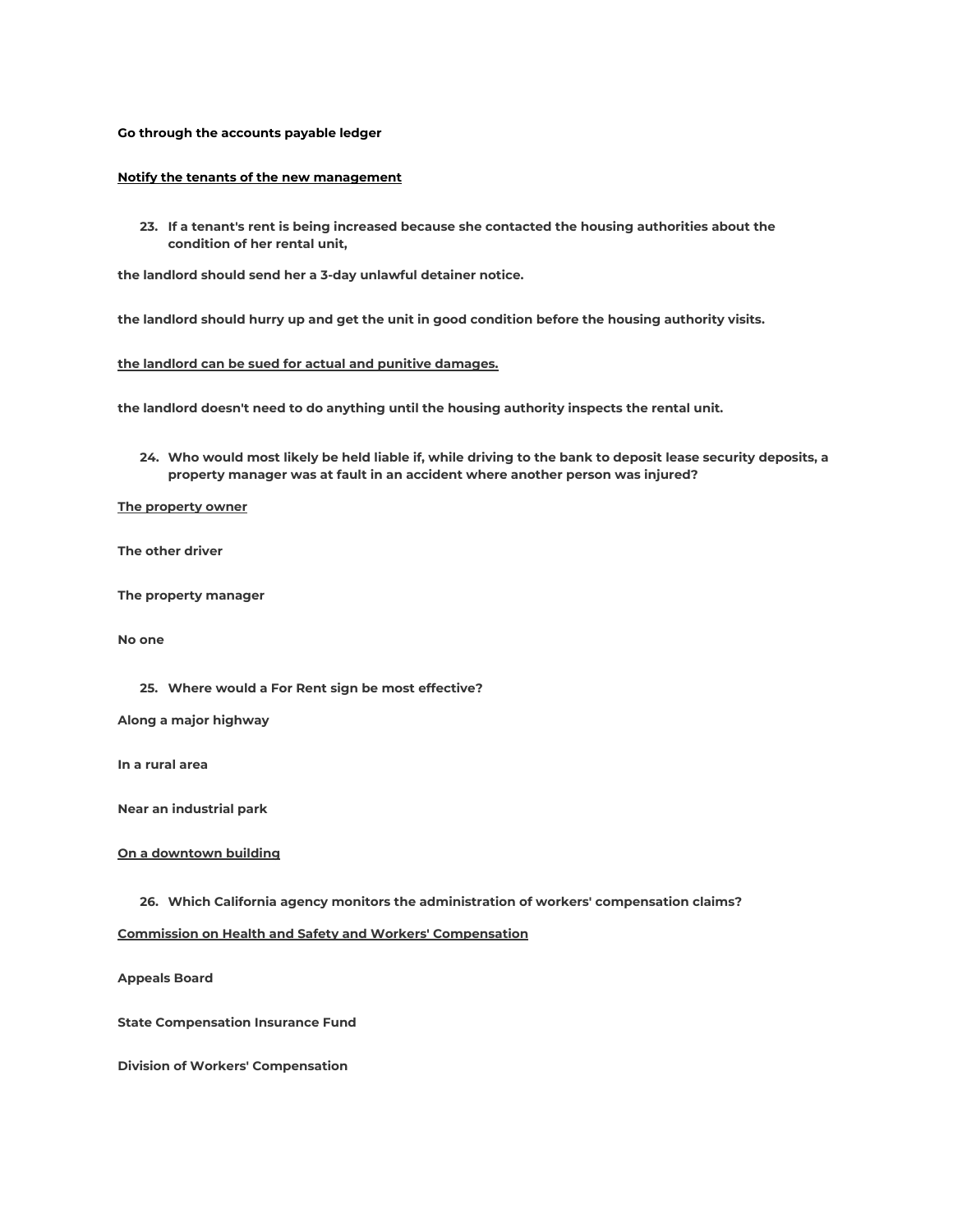28. A relationship in which the manager only has the authority to act on behalf of the owner in a specific **transaction is called**

**employer-employee relationship.**

**formal fiduciary relationship.**

**special agency relationship.**

**trust.**

**27. To create an operating budget for the plan, the manager would not need**

**anticipated revenue.**

**optimum rents.**

**cost-benefit analysis.**

**adjusted income based on anticipated market trends.**

**28. How would the variable expense ratio be determined for a rental property with \$400,000 in variable expenses, \$950,000 in potential rental income, \$250,000 in debt service, and \$225,000 in fixed operating expenses?**

**\$250,000 /\$400,000**

**\$225,000 / \$250,000**

## **\$400,000 / \$950,000**

# **\$225,000 / \$950,000**

**29. What is one advantage of the modified cash-basis accounting method?**

**Gives clear idea of how much expenses and revenues are each month**

**Matches expenses and revenues in time**

**No accounting standard imposed rules on its usage**

**Shows monthly profits**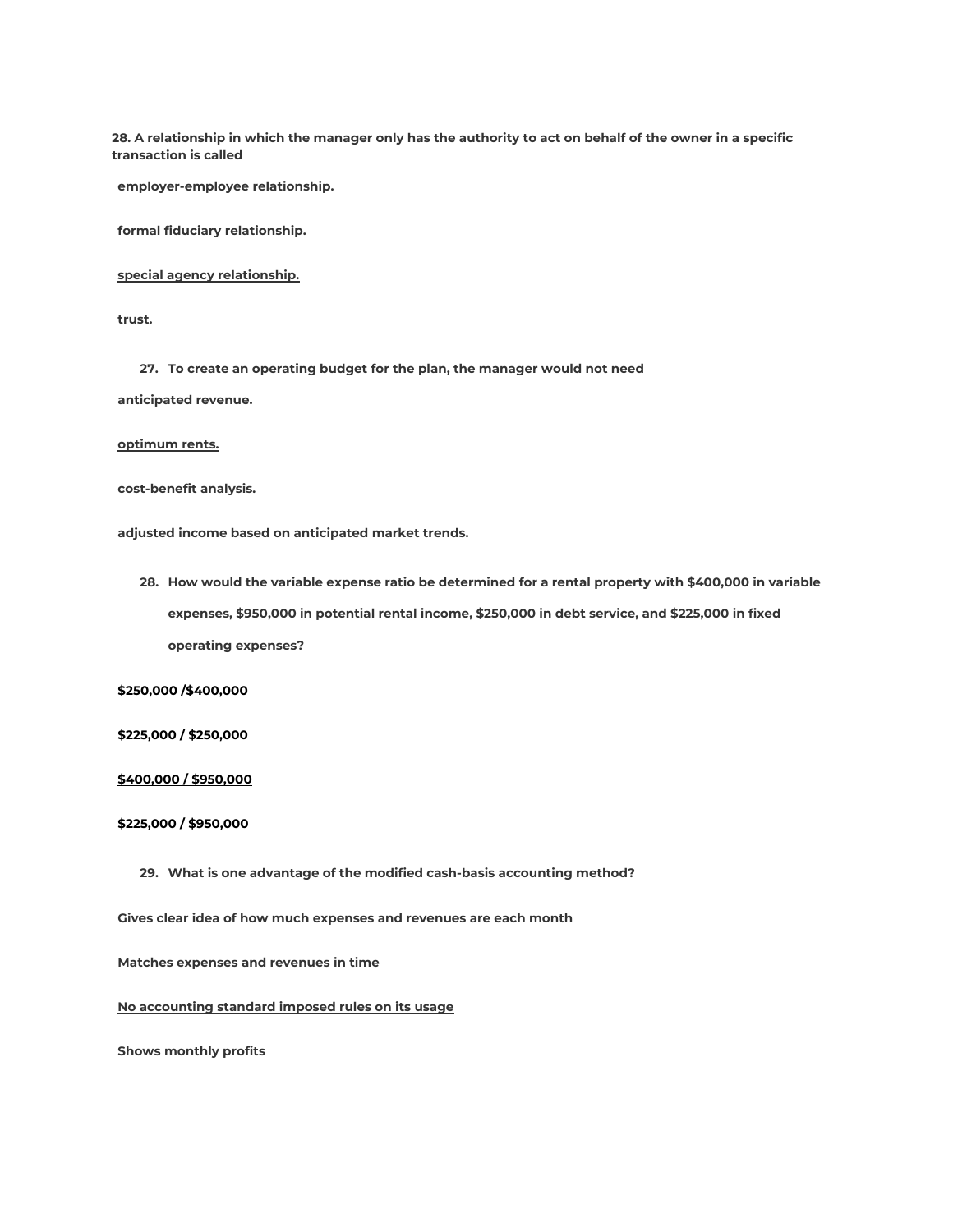**30. Obtaining an assessment of the property's condition is a necessary step in**

**developing a maintenance plan.**

**performing a property appraisal.**

**routine maintenance.**

**cost-control analysis.**

**31. Single-tenant is an example of**

**building type.**

**building category.**

**building configuration.**

**space ratio.**

**32. If maintenance reports show that one tenant in particular has ongoing maintenance problems, what should the manager do?**

**Evict the tenant**

**Replace the item that is causing the problem**

### **Talk to the tenant to uncover the cause of so many problems**

**Ignore the tenant's complaints because this tenant is just a problem**

**33. The objective when choosing an advertising medium is**

**reaching as many people as possible.**

**the best way to show the rental unit.**

**finding the most cost effective method.**

**reaching as many prospective tenants as possible.**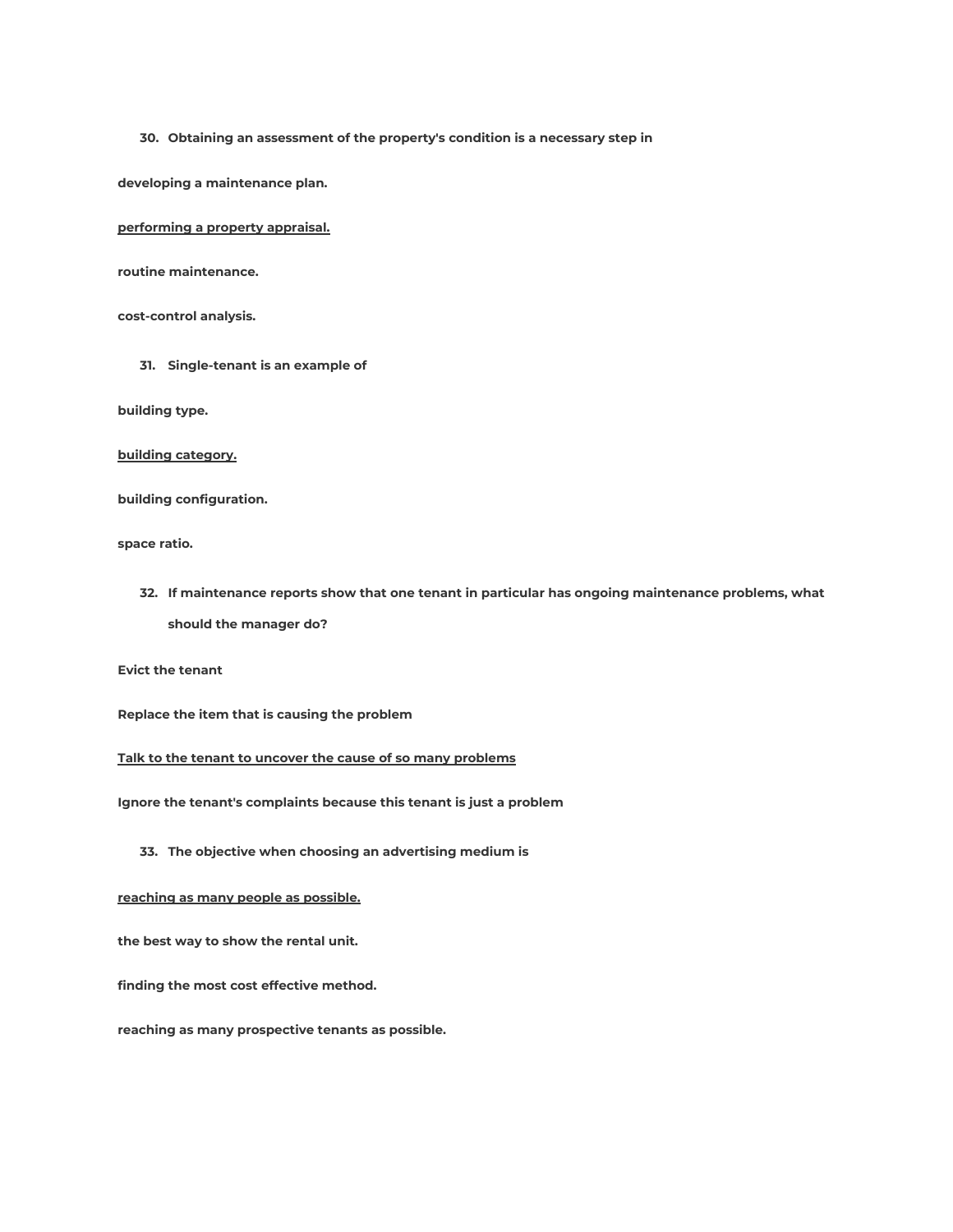**34. The following is not a type of staff.**

**Management**

**Agency**

**Administrative**

**Maintenance**

**35. Which of the following would most likely not be required to comply with the ADA?**

**Changing door hardware**

**Changing how a door opens**

**Changing a wooden door to a glass door**

**Changing the width of doorways**

**36. In California, which of the following is not allowed?**

**Security deposits and operating funds in same account**

**Security deposits in separate account**

**Security deposits and personal funds in same account**

**Security deposits and reserve funds in same account**

37. A shopping center with a group of chain stores that are not related to one another and are each a **dominant player in its own line of business is called**

**lifestyle shopping center.**

**power shopping center.**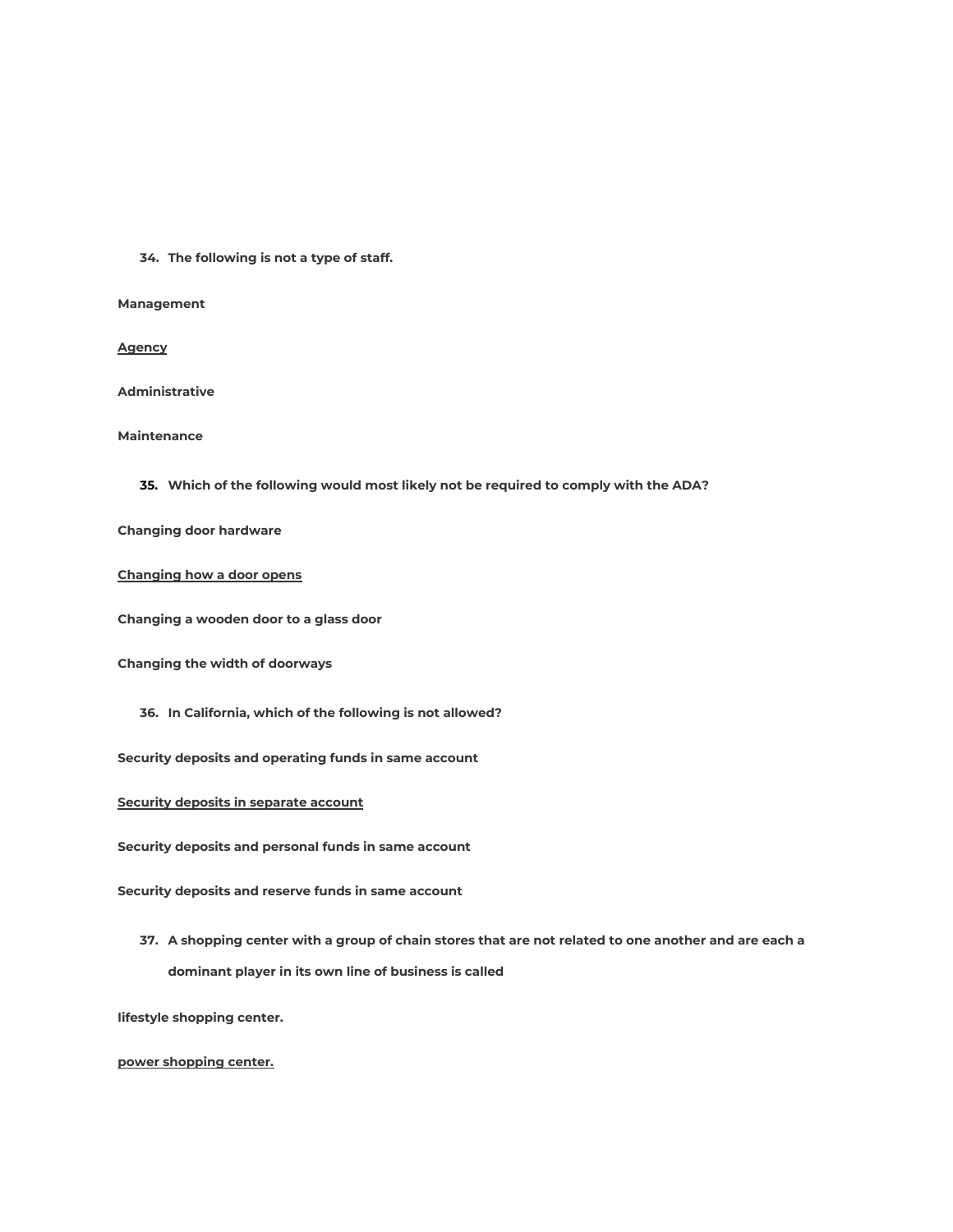**factory outlet.**

**super regional center.**

38. A long-term relationship in which the manager is authorized to sign contracts within the realm of the manager's duties on behalf of the owner, obligating the owner to the terms of the contracts is called

**special agent relationship.**

**general agent relationship.**

**formal fiduciary relationship.**

**employer-employee relationship.**

**39. In California, how long should property managers or owners keep leases?**

**1 year**

**4 years**

**7 years**

**Permanently**

**40. What will determine what percentages of the marketing budget will be spent on each type of**

**marketing effort?**

**Amount of moneys**

**Most popular advertising methods**

**Targeted audience**

**Availability of print resources**

**41. Occupancy and vacancy rates are a direct reflection of**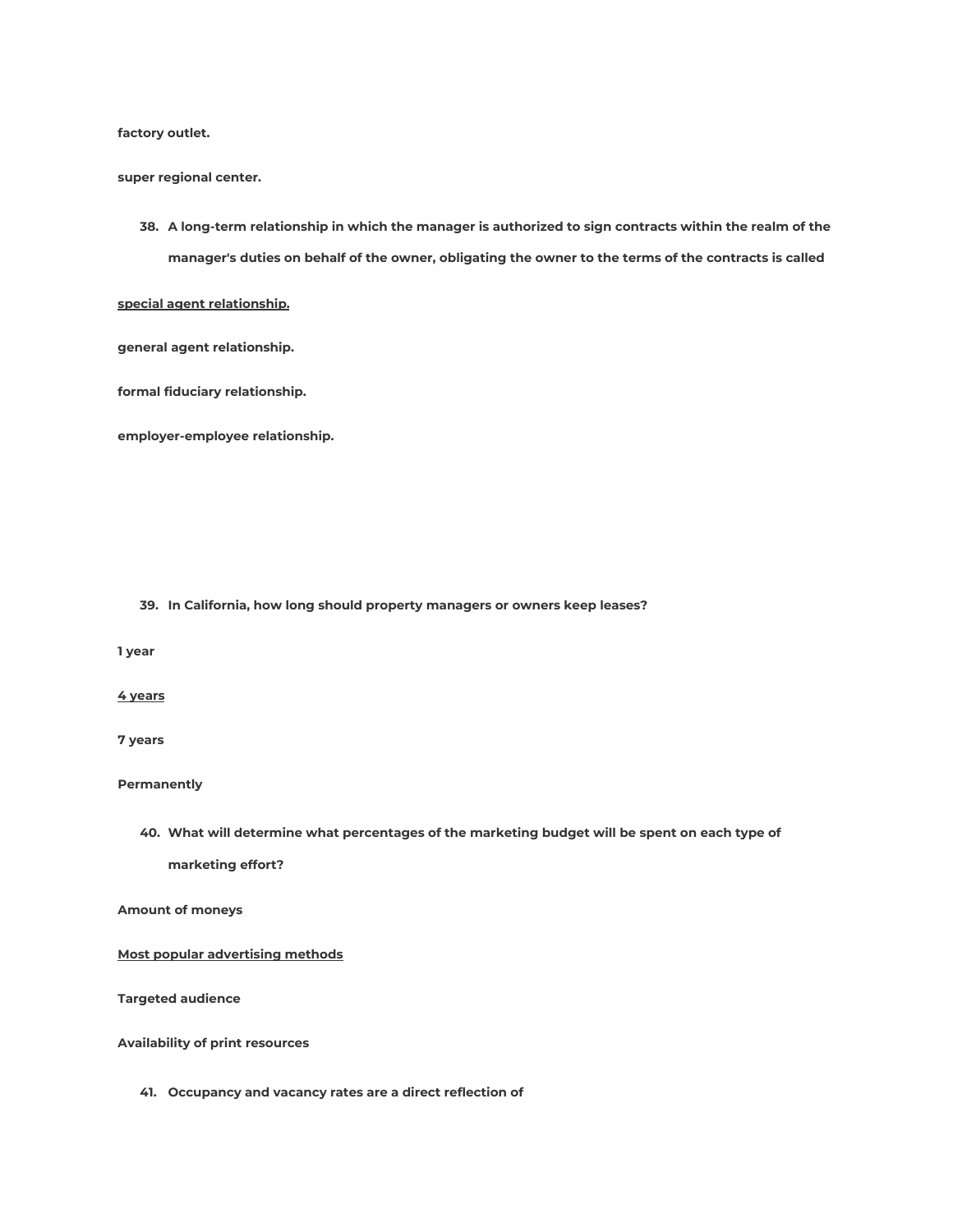**rental rates.**

**supply and demand.**

**property condition.**

**management policies.**

**42. Replacing broken floor tile is a task under which maintenance procedure?**

**Routine**

**Corrective**

**Preventative**

**Construction**

**43. Which of the following statements is true?**

**Social networking offers the opportunity to replace the existing online and offline presence.**

**Social networking offers the opportunity to provide helpful, relevant information that is useful to a specific group.**

**Social networking offers the opportunity to promote events, promotions, and specials to specific audiences.**

**Social networking offers the opportunity to put a face on a business and show the corporate personality.**

**44. Community association managers in California are required to have what kind of license?**

**Real estate broker's license**

**None**

**Property manager's license**

**CAM license**

**45. The official unit of housing demand is**

**the household.**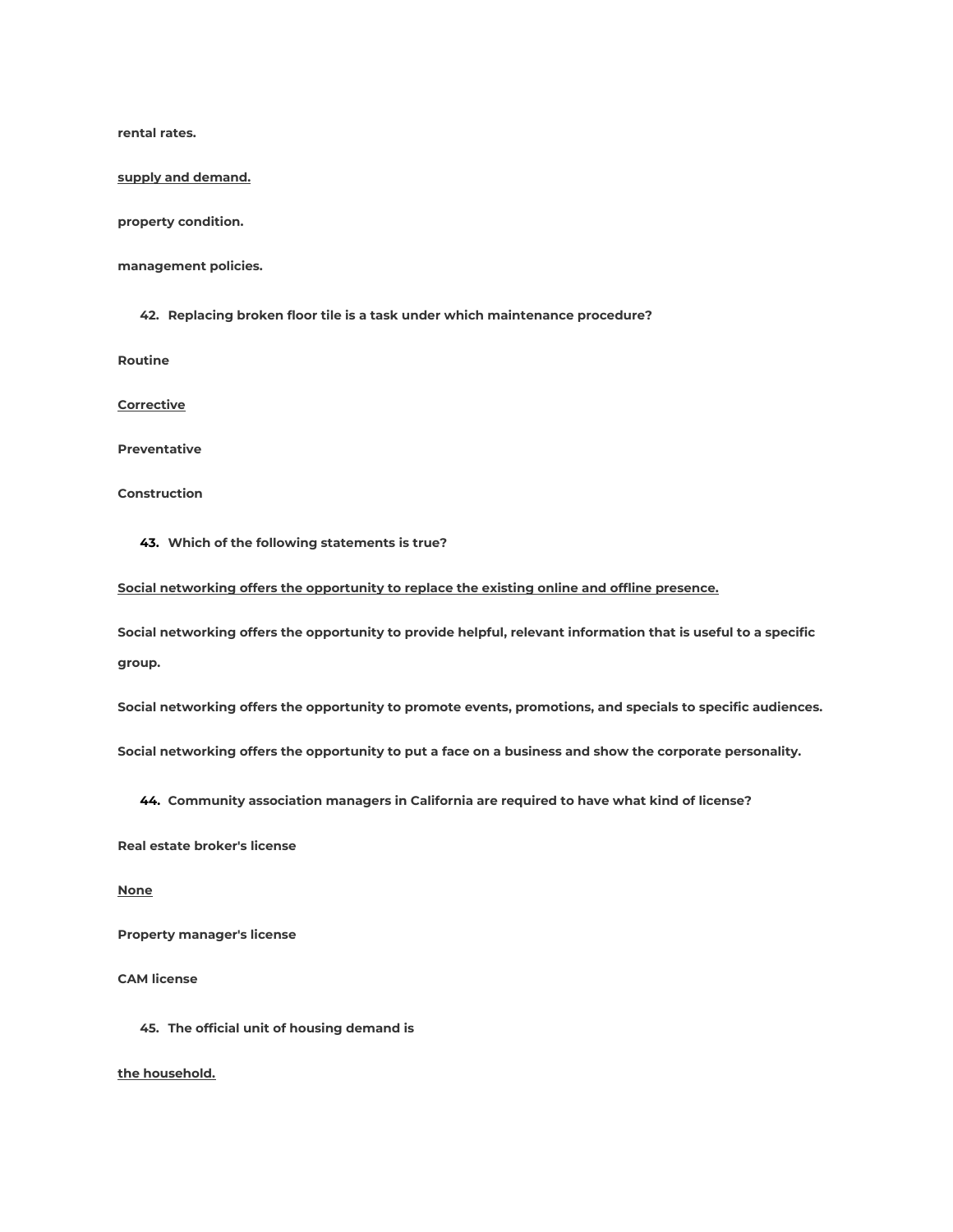**employment.**

**supply.**

**economic condition.**

**46. A real estate broker who manages properties for one or a number of owners is usually**

**a site manager.**

**an individual property manager.**

**a regional manager.**

**an executive manager.**

**47. Physical barriers in a neighborhood can restrict**

**rental rates.**

**growth potential.**

**occupancy rates.**

**relevant market.**

**48. Which of the following is NOT an exemption to the California licensing requirements for property managers?**

**Property owners who manage their own buildings.**

**Managers who perform real estate acts without compensation**

**A resident manager at a rental complex that consists of 10 or more apartments**

**Managers of hotels**

**49. According to construction standards, structures that have brick and joist structure with masonry bearing walls are**

**Type II**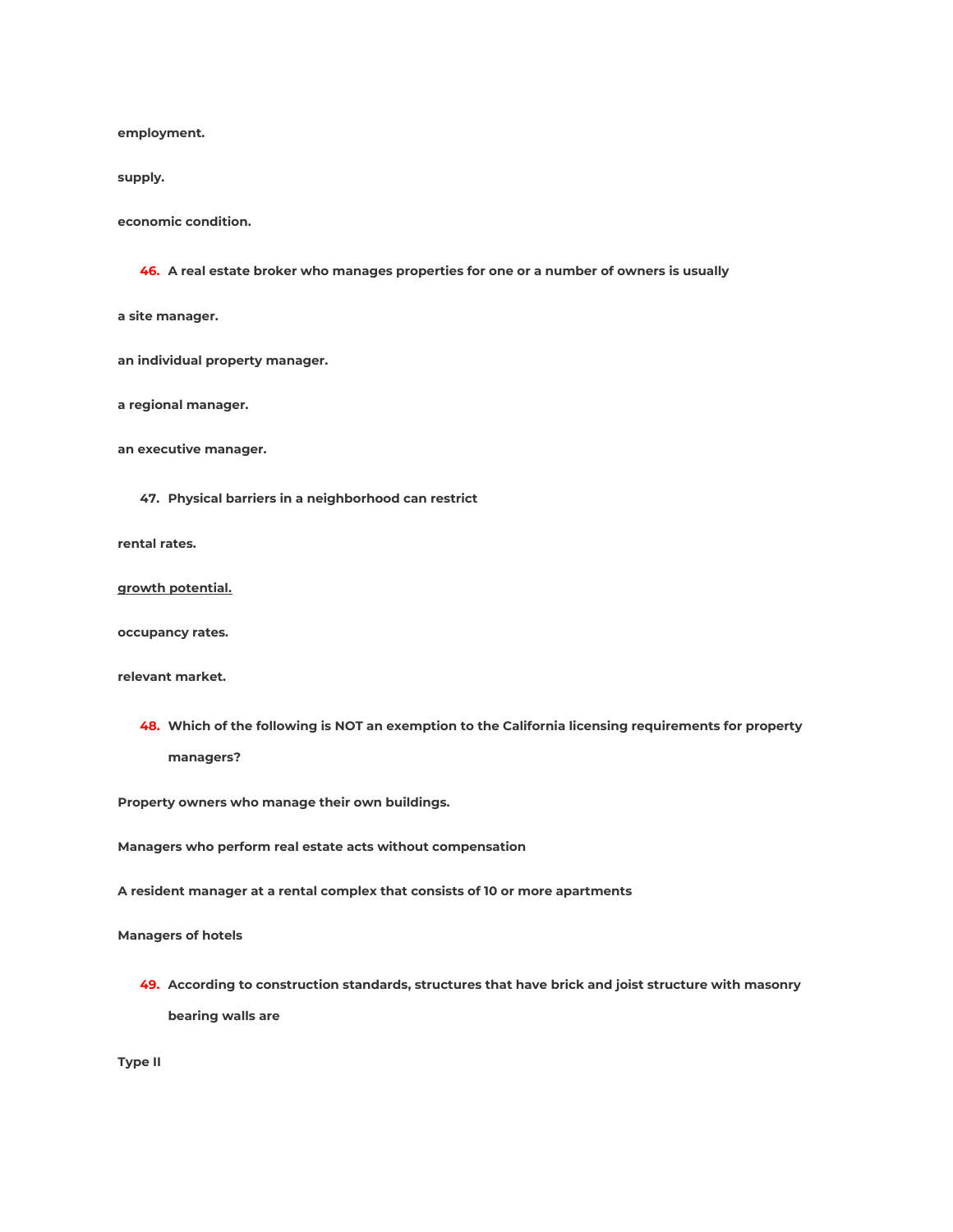**Type III**

**Type IV**

**Type V**

**50. \_\_\_\_\_\_\_\_\_\_\_ is directly linked to employment numbers of workers who use the space.**

**Size of property**

**Space demand**

**Property features**

**Space type**

**51. With commercial property abandonment, the law requires**

**the landlord to suspect the tenant has abandoned the property.**

**the tenant to have turned off the utilities.**

**the tenant to have demonstrated an intent to abandon.**

**the landlord to enter the property to confirm the tenant has abandoned.**

**52. A property manager should request to be included on the owner's insurance policies as**

**a right of subrogation.**

**a named insured.**

**a claimant.**

**co-insured.**

**53. Decreasing which of the following expenses will increase NOI?**

**Debt service**

**Income tax**

**Reserves**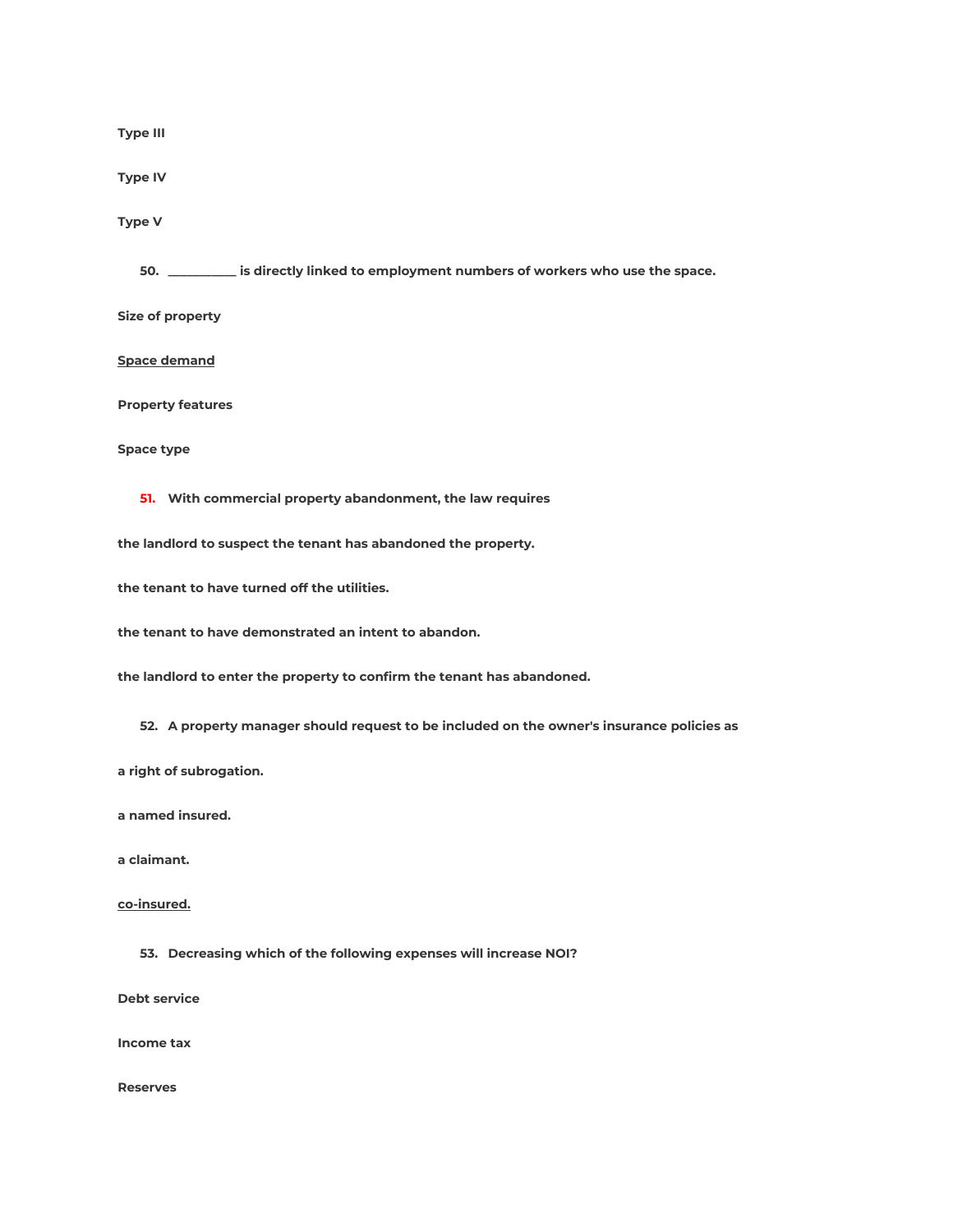# **Staff salaries**

**54. A photography studio is considered what type of retail tenant?**

**Anchor**

**Service**

## **Specialty**

**Major**

**55. Taking existing inventory footage, subtracting square footage expected to be demolished or condemned, and adding the square footage expected to come on line is required for**

**forecasting demand.**

**forecasting supply.**

**determining load factor.**

**determining space need.**

**56. The majority of a property management business marketing plan should be devoted to**

**cost and performance criteria.**

# **detailing the marketing strategy.**

**comparable businesses analysis.**

**marketing budget and resources.**

**57. Which professional organization offers a Certified Apartment Manager certification?**

**NAA**

**ICSC**

**CAR**

**IREM**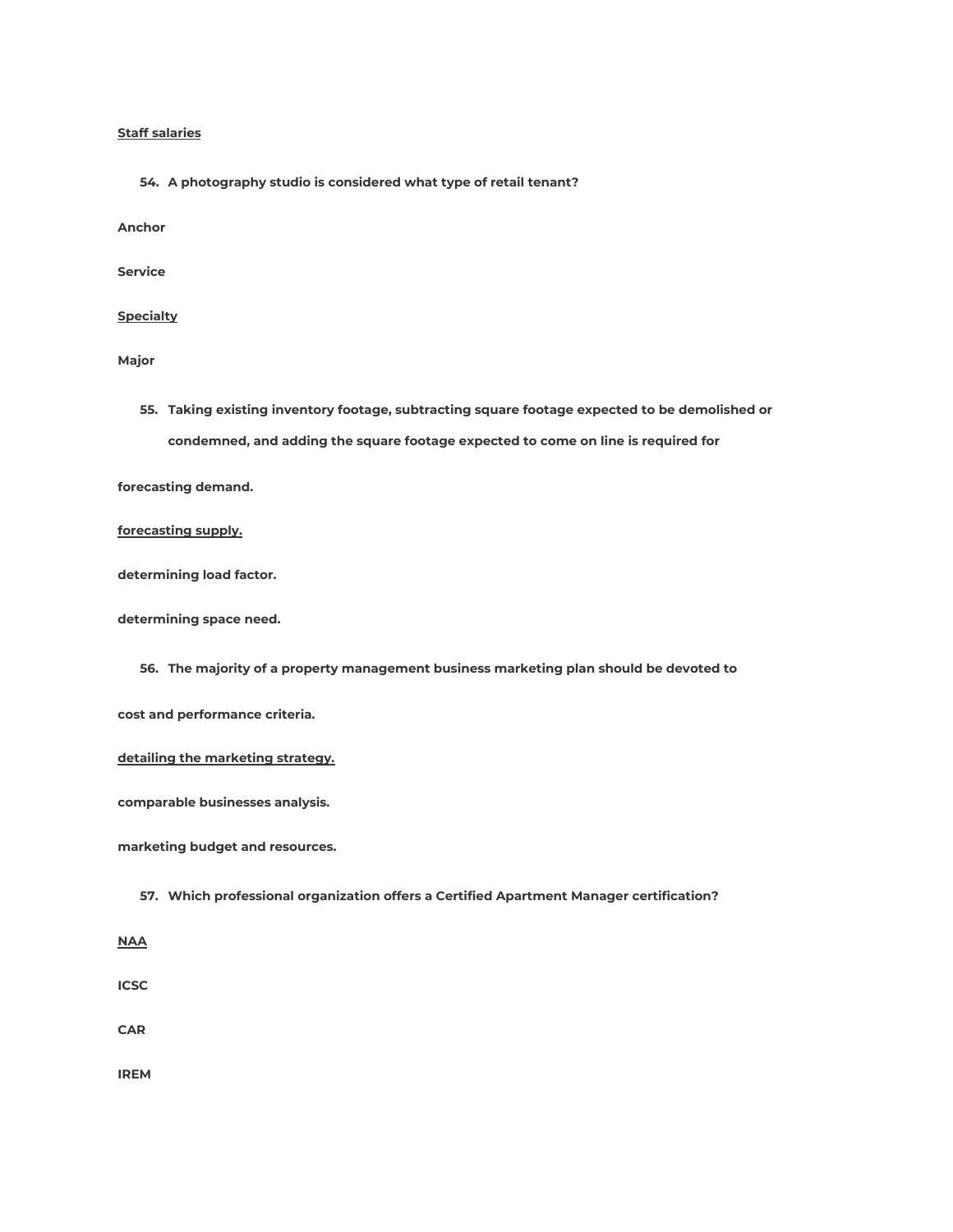**58. A \_\_\_\_\_\_\_\_\_\_\_\_ may contain 20-75 stores including a Target or Home Depot, fast food restaurants, and a quick auto lube center.**

**neighborhood shopping center**

**urban pedestrian mall**

**regional shopping center**

**community shopping center**

59. If an insurance policy has a coinsurance provision and is insuring a property worth \$400,000 with an 80% required policy limit, what is the amount of claim that would be paid if 25% of the insured **building is destroyed?**

**\$80,000**

**\$320,000**

**\$300,000**

**\$100,000**

**60. Sometimes, maintenance employees can be more costly than contractors because**

**employees' salaries are higher.**

**employees are on the property more often.**

**contractors may be desperate for work and provide low bids.**

# **employees receive benefits.**

61. Under what law are property managers required to tell a tenant applicant that a credit report was **used to deny the tenant's application?**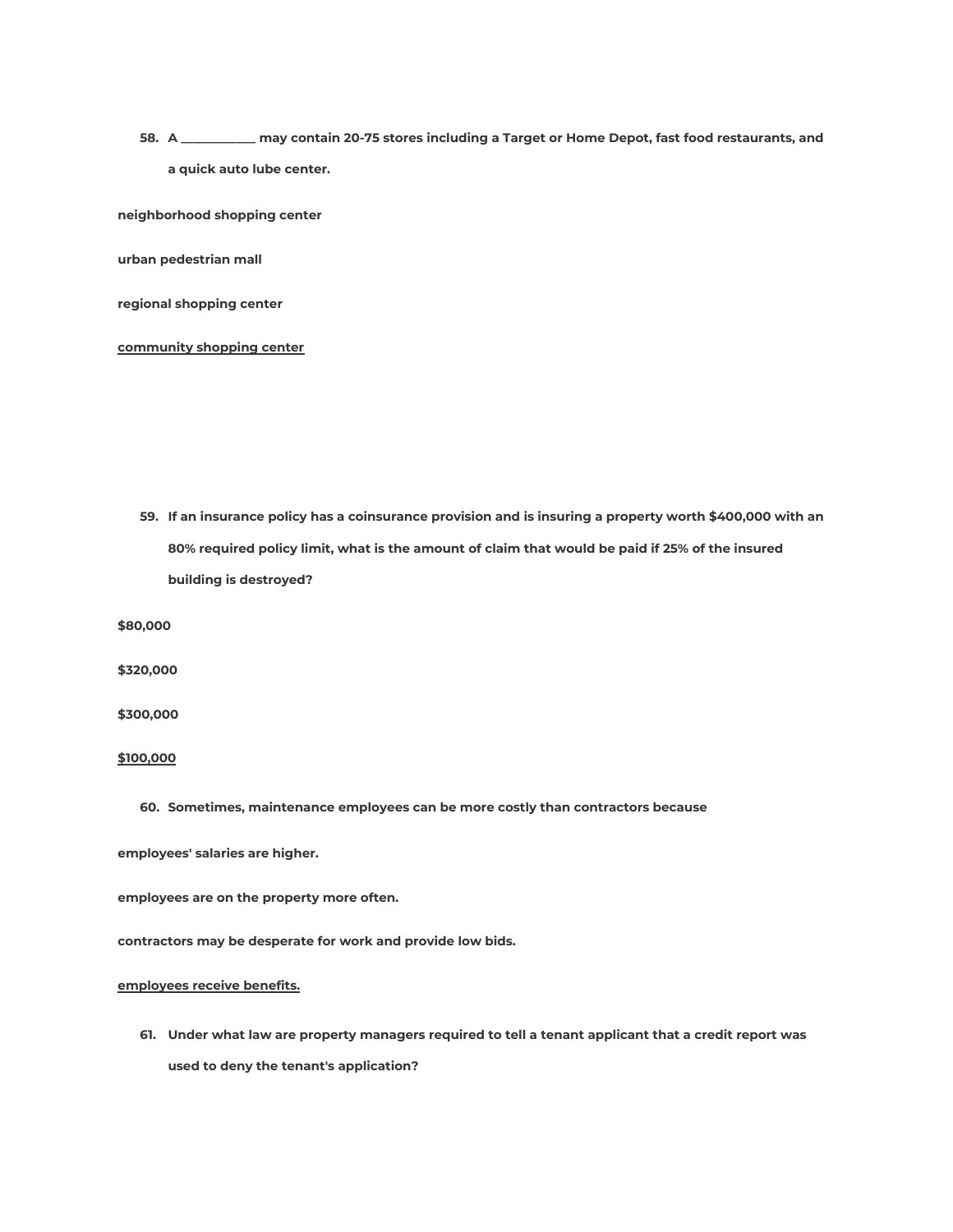**ECOA**

**FCRA**

**URLTA**

**FEHA**

**62. When marketing an office property, the manager need not**

**understand the market.**

**know the customer's budget.**

**know the competition.**

**understand the customer's wants.**

**66. If a manager breaches a property management contract, the owner should**

**withhold the manager's compensation.**

**terminate the contract.**

**notify the tenants of the breach.**

**sue the manager.**

67. If a property manager offers a discounted rental rate in exchange for sexual favors by a tenant, is this **illegal?**

**Not if the tenant agrees**

**Not if the sexual favors are performed off the property**

**Yes, it is sexual harassment**

**Yes, it violates Megan's Law**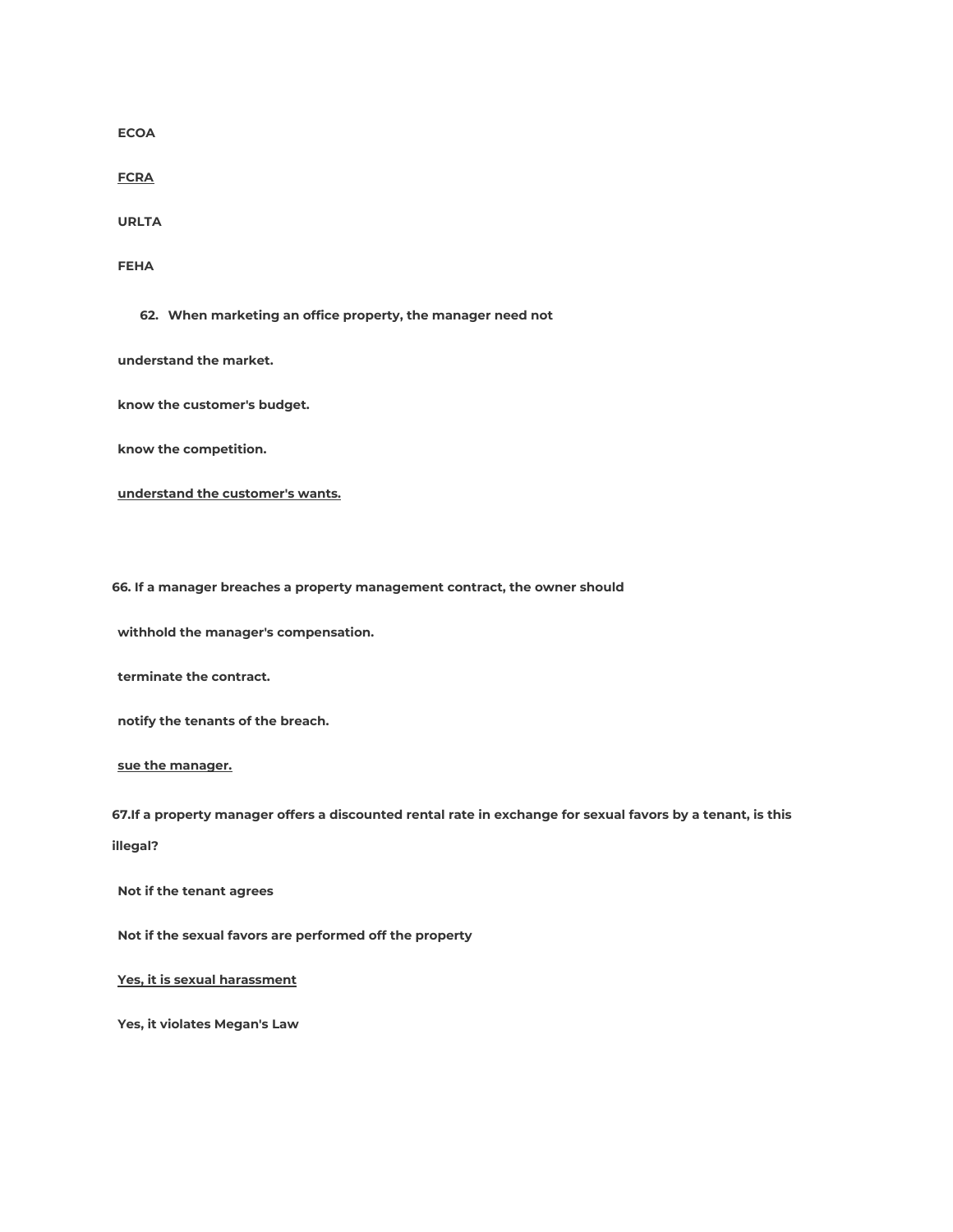68. Which type of report should include beginning and ending arrears, resident charges, paid YTD, and other **fees?**

**Balance sheet**

**Rent roll**

**Budget variance**

**Delinquencies**

**69. Which of the following statements is true?**

**A title page is not necessary for a management plan.**

If the manager has written the plan carefully, there is no need for someone else to read it before presentation **to the owner.**

**The two most important sections of the plan are the table of contents and the conclusion.**

The owner's goals are the determining factor in the manager's analyses and types of information included in **the plan.**

**70. In a \_\_\_\_\_\_\_\_\_\_\_\_, just the essential facts are recorded, not the entire lease.**

**sublease**

**memorandum of lease**

**clear statement of terms**

**demising clause**

**71. Which of the following is not included when determining management fees?**

**Shared costs**

**Indirect costs**

**Direct Costs**

**Profit**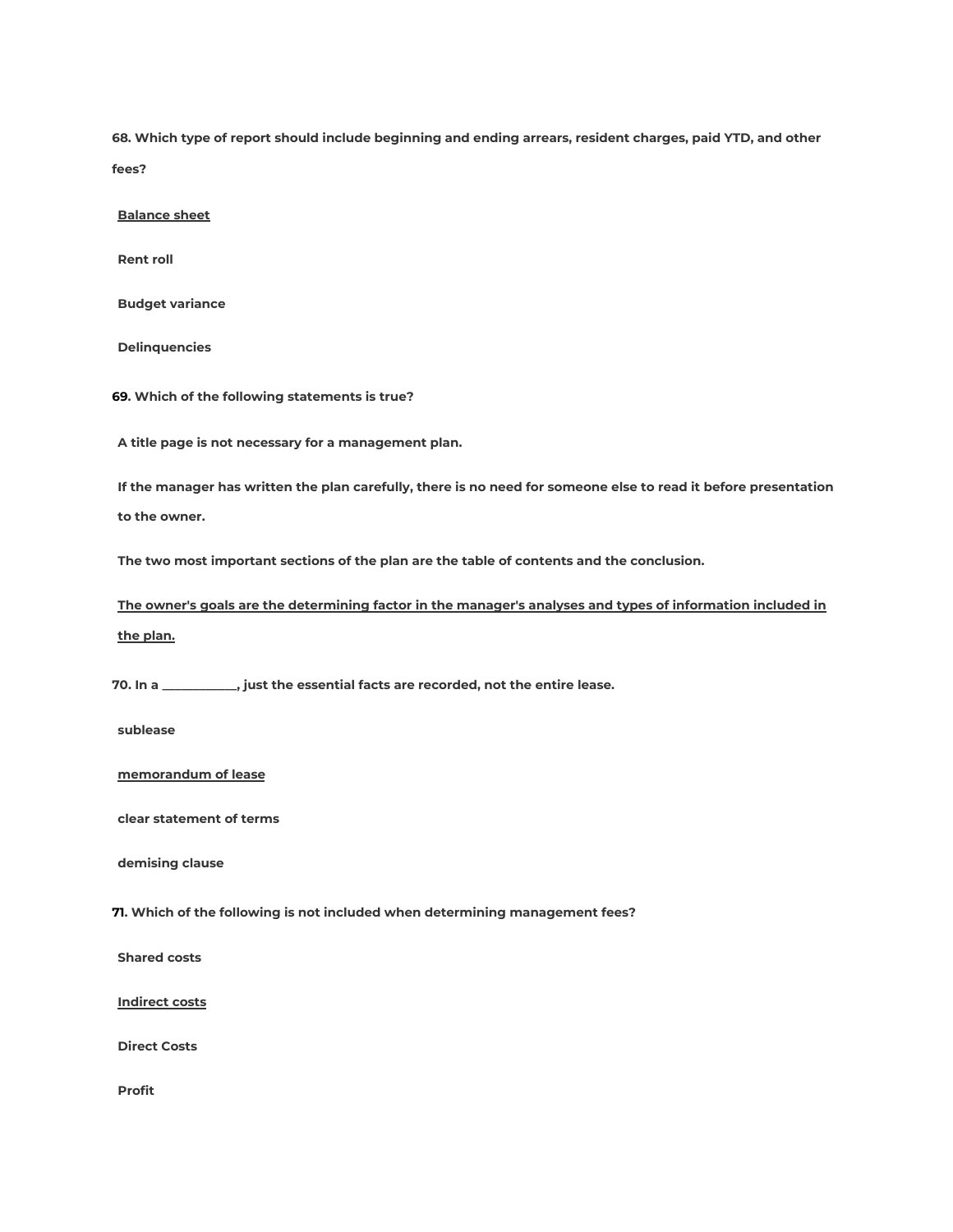**72. The types of staff typically required for an office property usually does not include**

**food service.**

**maintenance.**

**janitorial.**

**security.**

**73. An organization that gathers and provides data on vacancy rates, new home construction, housing patterns based on state, county, city, zip code, and other demographic and economic factors is the**

**California Regional Economic Analysis Project.**

**US Department of Commerce**

**US Census Bureau**

**Institute of Real Estate Management**

**74. Allowable interview questions in California include questions or statements regarding**

**school completion dates.**

**legal right to work within the U.S.**

**religious days observed.**

**applicant's arrest record.**

**75. People should not leave a spare key hidden outside the rental unit because**

**they might forget where they hid it.**

**criminals know the common hiding places.**

**it would be lost in a catastrophe.**

**someone might see them hide it.**

**76. The minimum standard for legal compliance and activities is set by**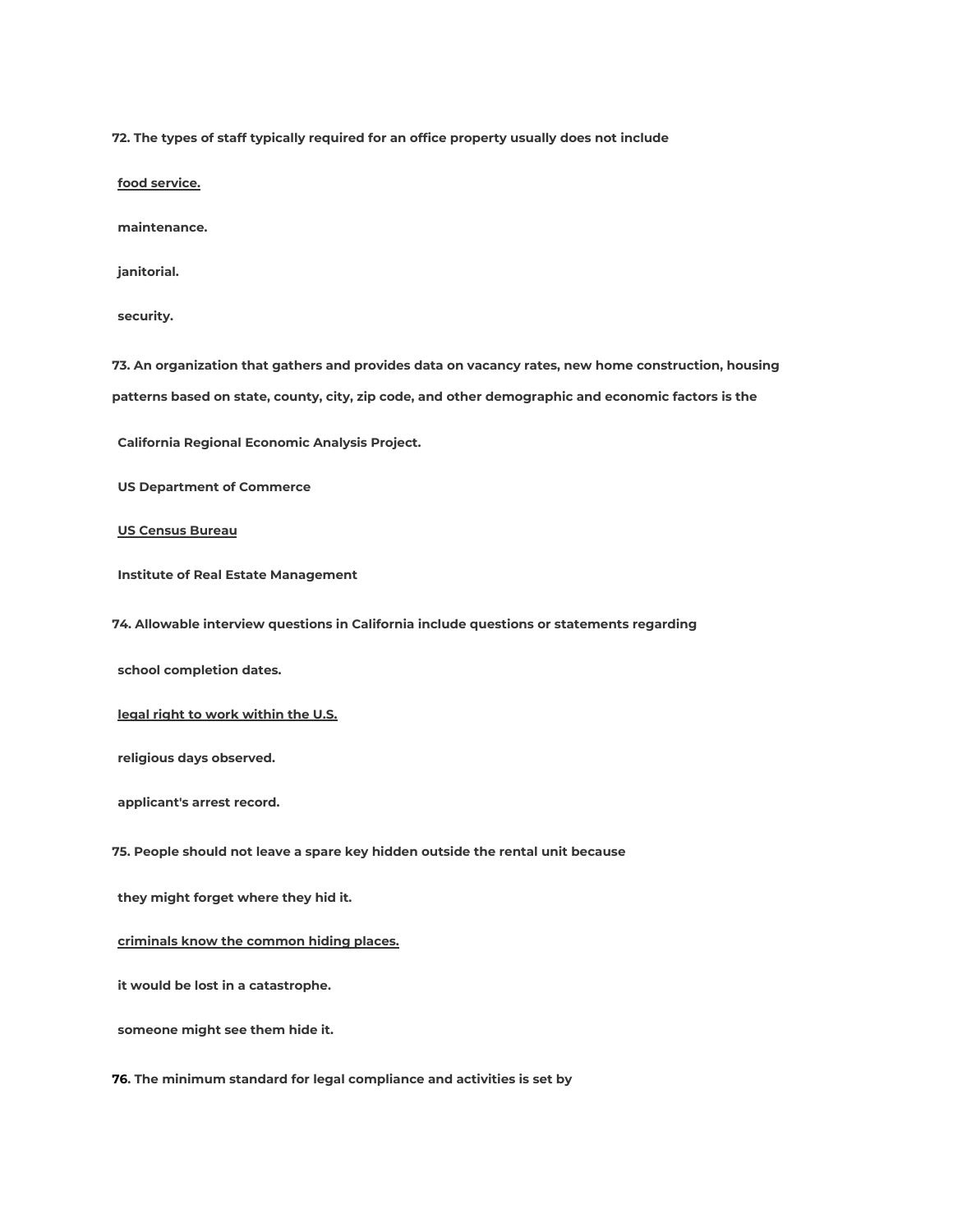**state laws.**

**local laws.**

**federal laws.**

**ethics.**

77. After a tenant files for bankruptcy but still pays some rent, what is the landlord required to do with the **payments?**

**Apply payments to the oldest due rent**

**Apply payments only to rent due after the bankruptcy filing**

**Deposit the payments into an escrow account**

**Give the payments to the bankruptcy court for holding until the case is completed**

**78. Property management software systems would not typically include applications for**

**budgeting.**

**marketing.**

**payroll.**

**maintenance.**

**79. Capital expenditures differ from operating expenses in that capital expenses**

**are recurring.**

**must be financed.**

**are depreciated.**

**cost more.**

**80. Which of the following is NOT regulated by California's rent control legislation?**

**Amount of initial rent**